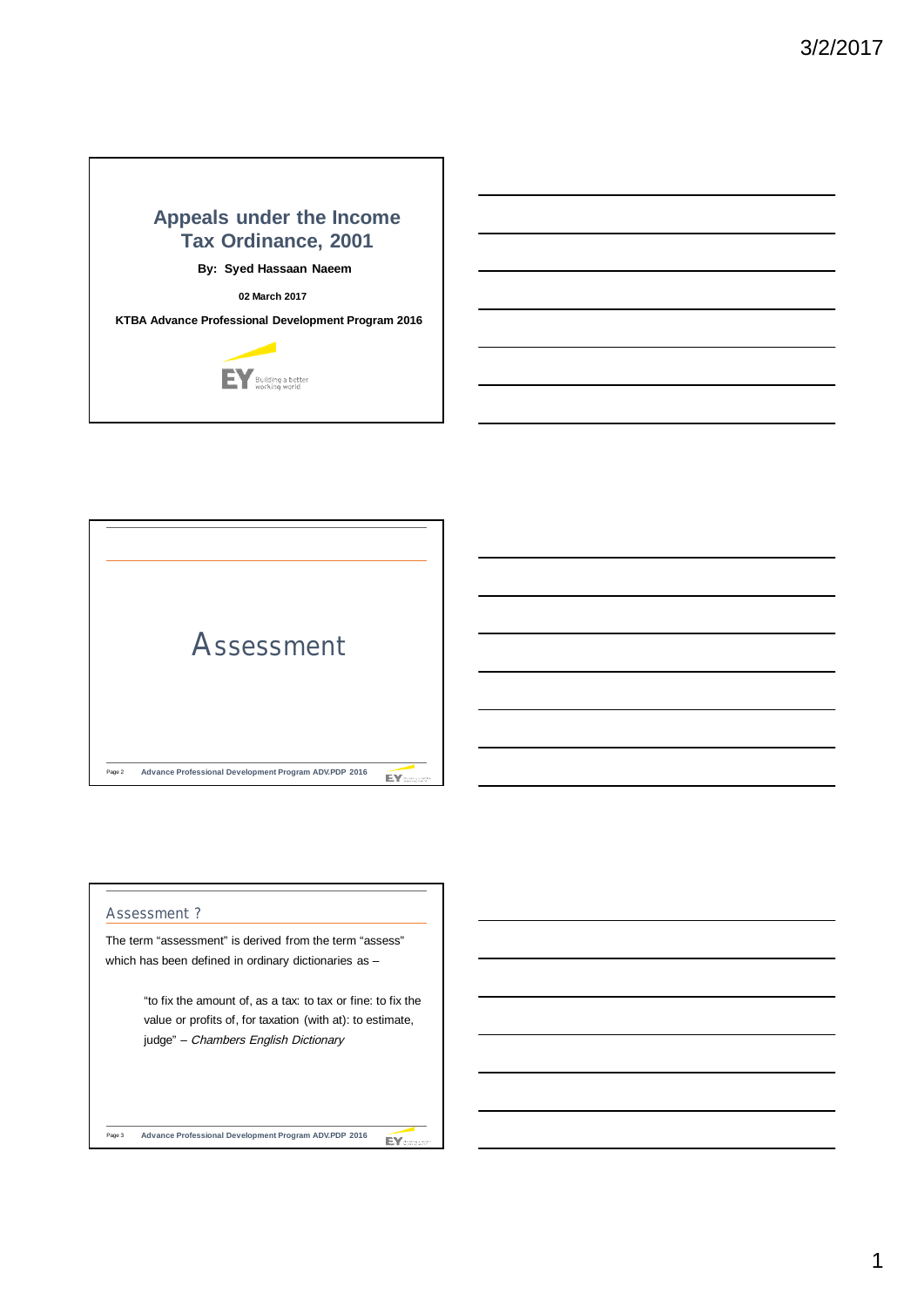## **Assessment - definition under the Ordinance**

## **Income Tax Ordinance, 2001**

Section  $2(5)$  –

"assessment" includes provisional assessment, reassessment and amended assessment and the cognate expressions shall be construed accordingly;

Page 4 **Advance Professional Development Program ADV.PDP 2016** EY<sub>man</sub>

**Appeals**

#### **What is an appeal?**

The word "**Appeal**" is derived from the Latin word "appellare" meaning "to address". The ordinary dictionary meaning is "to make an earnest or formal request or to call attention"

An appeal is an application for the judicial examination of the decision of any inferior court, by a higher court

An appeal is the right of entering to a Superior Court and invoking its aid and interposition to redress the error of the Court below

A complaint to a higher Tribunal, in which the error or injustice is sought to be corrected or reversed

Page 6 **Advance Professional Development Program ADV.PDP 2016** EY: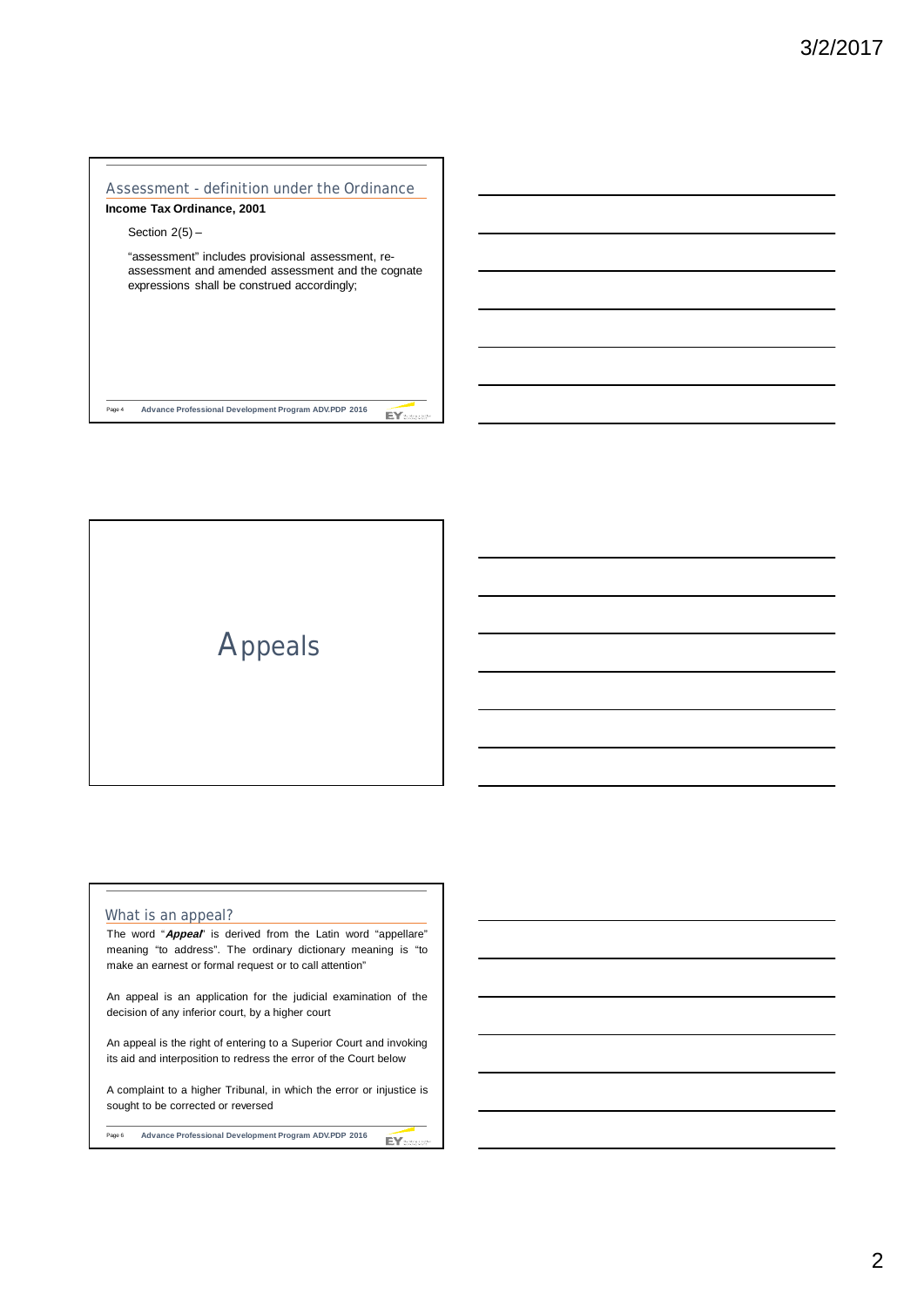#### **What is an appeal?**

The right of appeal is a statutory right, created by statute defining its limits as well. It is settled proposition of law that if a statute does not confer a right of appeal, it does not exist

Page 7 **Advance Professional Development Program ADV.PDP 2016** EY<sub>can</sub>

#### **What is an appeal?** Most appeals arise on account of disagreement between the

taxpayer and the tax collector regarding the quantification of taxable income and tax liability as well as against levy of default surcharge, penalties, etc.

Page 8 **Advance Professional Development Program ADV.PDP 2016**

#### **What is an appeal?**

There may also be disagreement over facts, figures or interpretation of law between the taxpayers and the tax collectors

**Sections 127, 131 & 133**

EY:

 $EY$ 

To resolve such disagreements, the Ordinance lays down the procedure, which gives the taxpayers the right of appeal before the Appellate authorities which include Commissioner Inland Revenue (Appeals), Appellate Tribunal Inland Revenue, and the High Court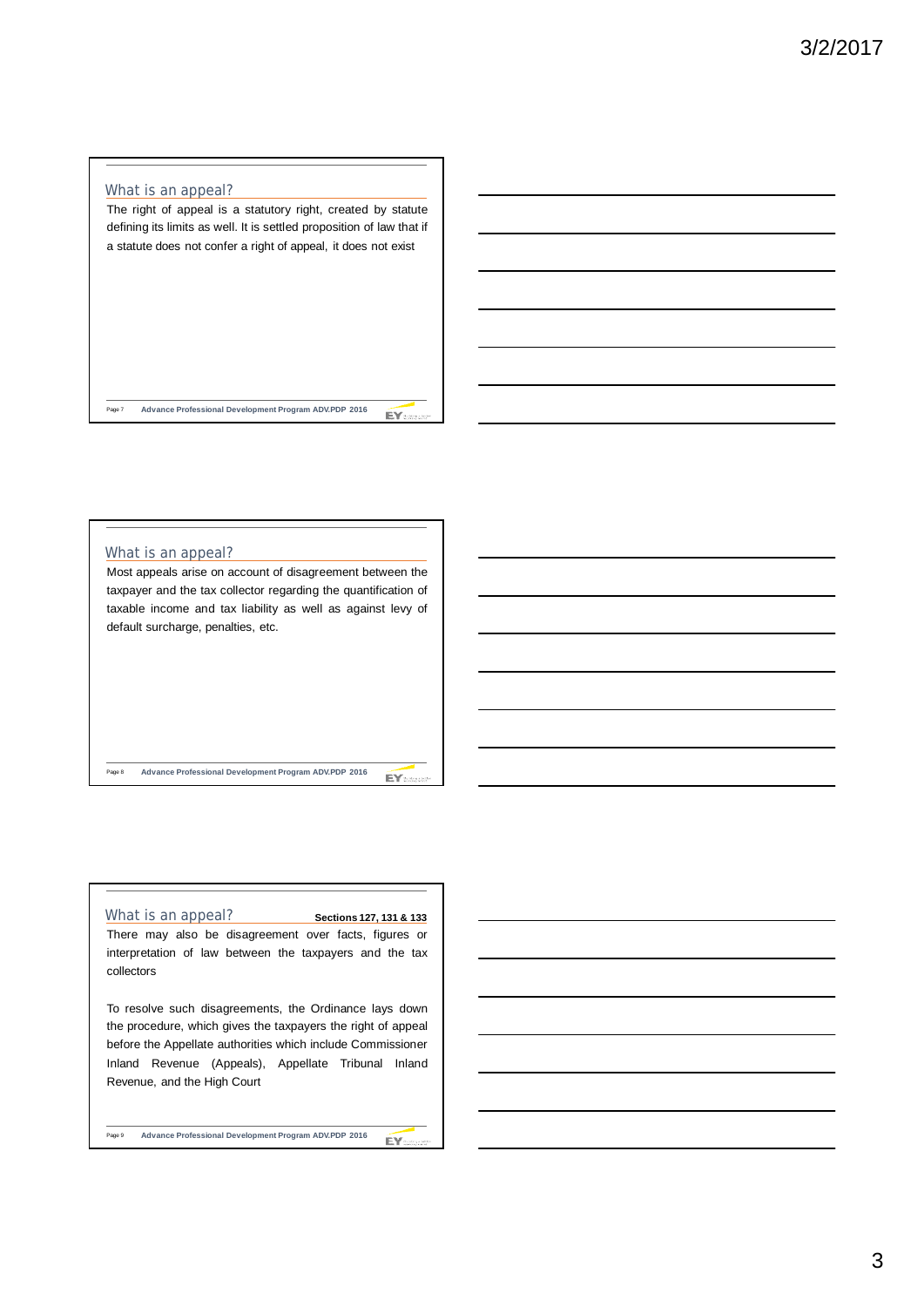#### **Who can appeal ?**

The person to whom the assessment, amended assessment or other order has been issued has the right of appeal –

- ► In case of an individual, the individual himself;
- ► In case of an Association of Persons, any partner or member of the AoP;
- ► in case of a Company, the Principal Officer
- In case of a deceased individual, the legal representative of the deceased; and
- ► in case of an individual under legal disability or a non-resident person, his/ her representative
- Page 10 **Advance Professional Development Program ADV.PDP 2016** EY

| Appeal against order<br>passed by                                                                                                                                                                                                  | Time limit of<br>filing appeal | To whom the appeal is<br>made |
|------------------------------------------------------------------------------------------------------------------------------------------------------------------------------------------------------------------------------------|--------------------------------|-------------------------------|
| Commissioner                                                                                                                                                                                                                       | 30 days                        | Commissioner (Appeals)        |
| Commissioner (Appeals)                                                                                                                                                                                                             | 60 days                        | Appellate Tribunal            |
| Appellate Tribunal                                                                                                                                                                                                                 | 90 days                        | <b>High Court</b>             |
| <b>High Court</b>                                                                                                                                                                                                                  | 120 days                       | Supreme Court                 |
| Where the appeal is not filed within the specified time, the Commissioner<br>(Appeals) or the Appellate Tribunal, as the case may be, are empowered to<br>accept such an appeal provided an application explaining the reasons for |                                |                               |

Page 11 **Advance Professional Development Program ADV.PDP 2016**

EY:

#### **Appeal to Commissioner (Appeals) Section 127**

Appeal to the Commissioner (Appeals) has been provided for under section 127. There is prescribed a complete procedure as to how the appeal is to be made and what are the pre-requisites

Commissioner (Appeals) has been defined under Clause (13A) of section 2, to mean –

> "Commissioner (Appeals)" means a person appointed as a Commissioner Inland Revenue (Appeals) under section 208"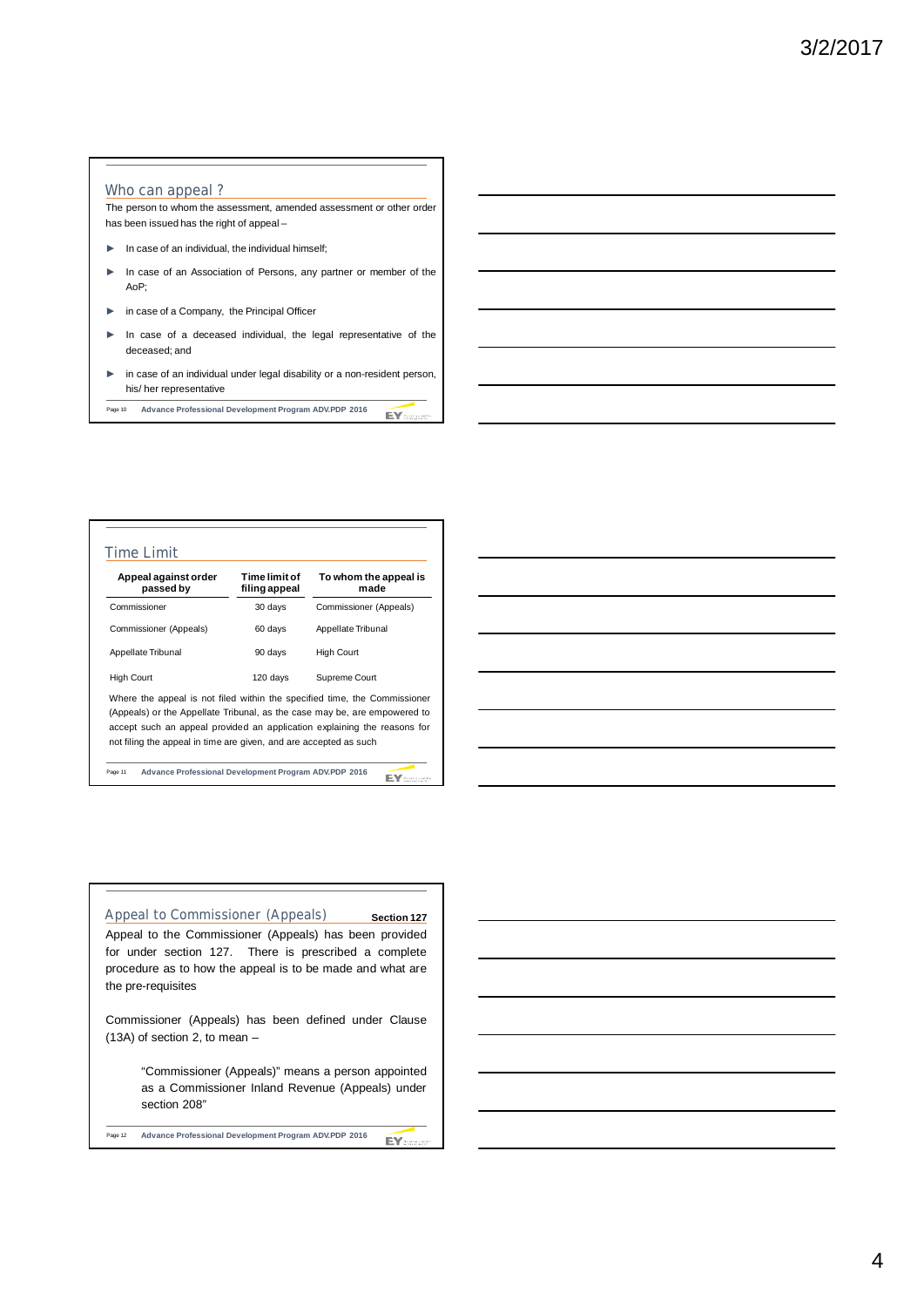#### **Appeal to Commissioner (Appeals) Section 127**

Section 127 provides a right to appeal against the following orders -

- ► Section 121 (Best judgment)
- ► Section 122 (Amended assessment)
- ► Section 124 (Appeal effect order)
- Sections 143 & 144 (Non-resident ship/ aircraft owner/ charterer)
- Sections 161 & 162 (Default for not collecting/ deducting tax)
- Section 170 (Refund order)
- ► Section 172 (Representative of a non-resident)
- ► Section 182 (Penalty order)
- ► Section 205 (Default surcharge)
- ► Section 221 (Rectification)
- Page 13 **Advance Professional Development Program ADV.PDP 2016** EY<sub>mas</sub>



Page 14 **Advance Professional Development Program ADV.PDP 2016**

EY:

## **How to lodge an appeal ?**

**Section 127**

EY:

- Where the appeal is filed against an assessment order, admitted tax liability (under section 137(1) of the Ordinance) should have been paid by the taxpayer
- A copy of memo and grounds of appeal is required to be sent to the concerned Commissioner and a certificate to that effect should be enclosed with the appeal

Page 15 **Advance Professional Development Program ADV.PDP 2016**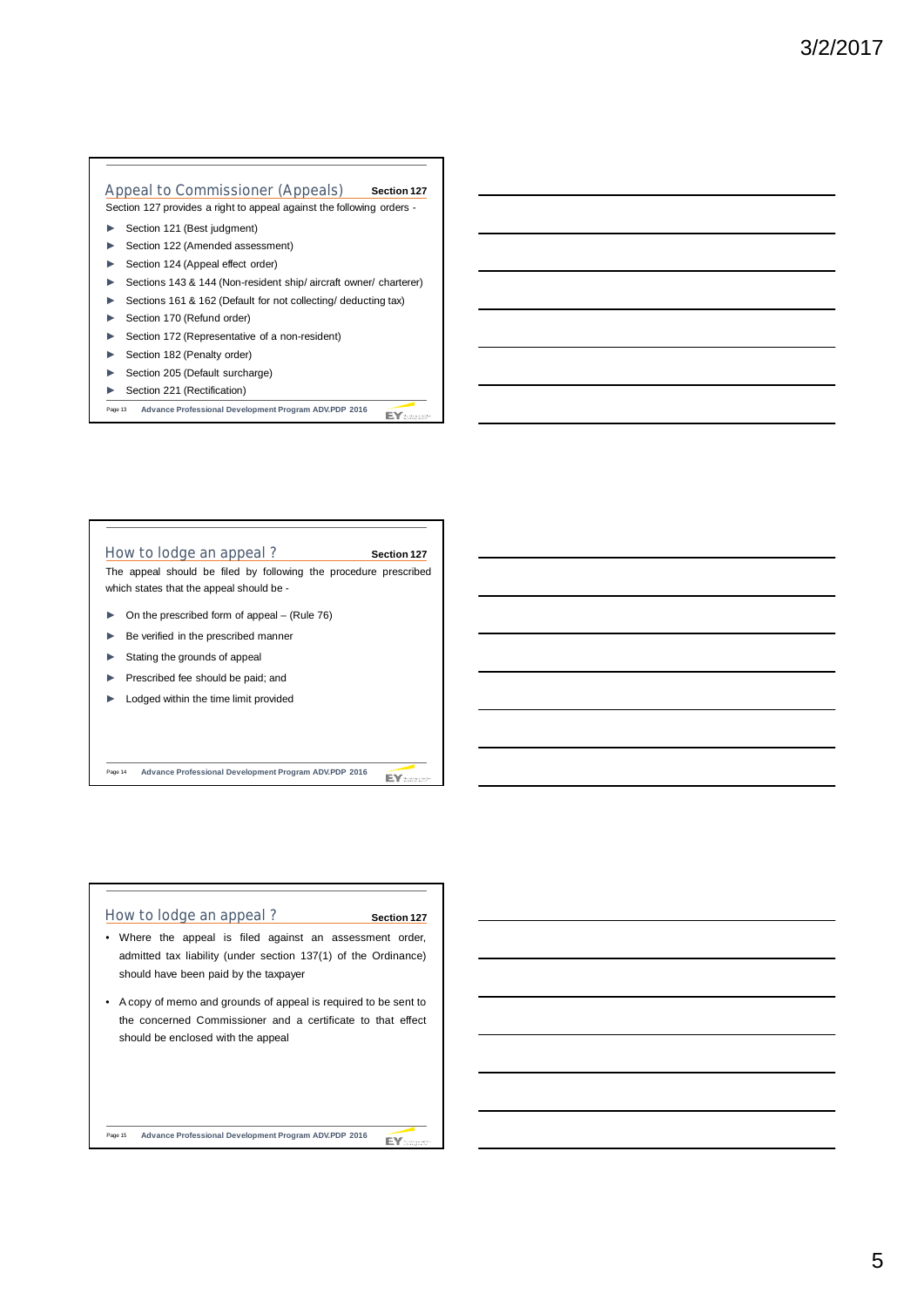### **Grounds of Appeal**

Grounds of appeal are the points of disagreement in an assessment, amended assessment or any other order along with the reasons for disagreement or why the appellant believes that the assessment, amended assessment or the order is incorrect.

The grounds of appeal should be:

- ► Written in Urdu or English;
- ► Precise and serially numbered
- Should not be argumentative but precisely state the grievance/ cause of action
- ► Preliminary objections like limitation/ jurisdiction should be given priority
- Page 16 **Advance Professional Development Program ADV.PDP 2016** EY<sub>500</sub>



#### Who can attend the hearing **Section 223**

The following persons are authorized to represent the taxpayer in appeal –

- ► a relative of the taxpayer or the taxpayer himself;
- ► a current full-time employee of the taxpayer;
- an officer of a schedule bank with which the taxpayer maintains a current account or has other regular dealings;
- ► a legal practitioner entitled to practice in any Civil Court in Pakistan;
- ► a qualify accountant as per Rule 225; or
- ► an Income Tax Practitioner

Page 18 **Advance Professional Development Program ADV.PDP 2016** EY: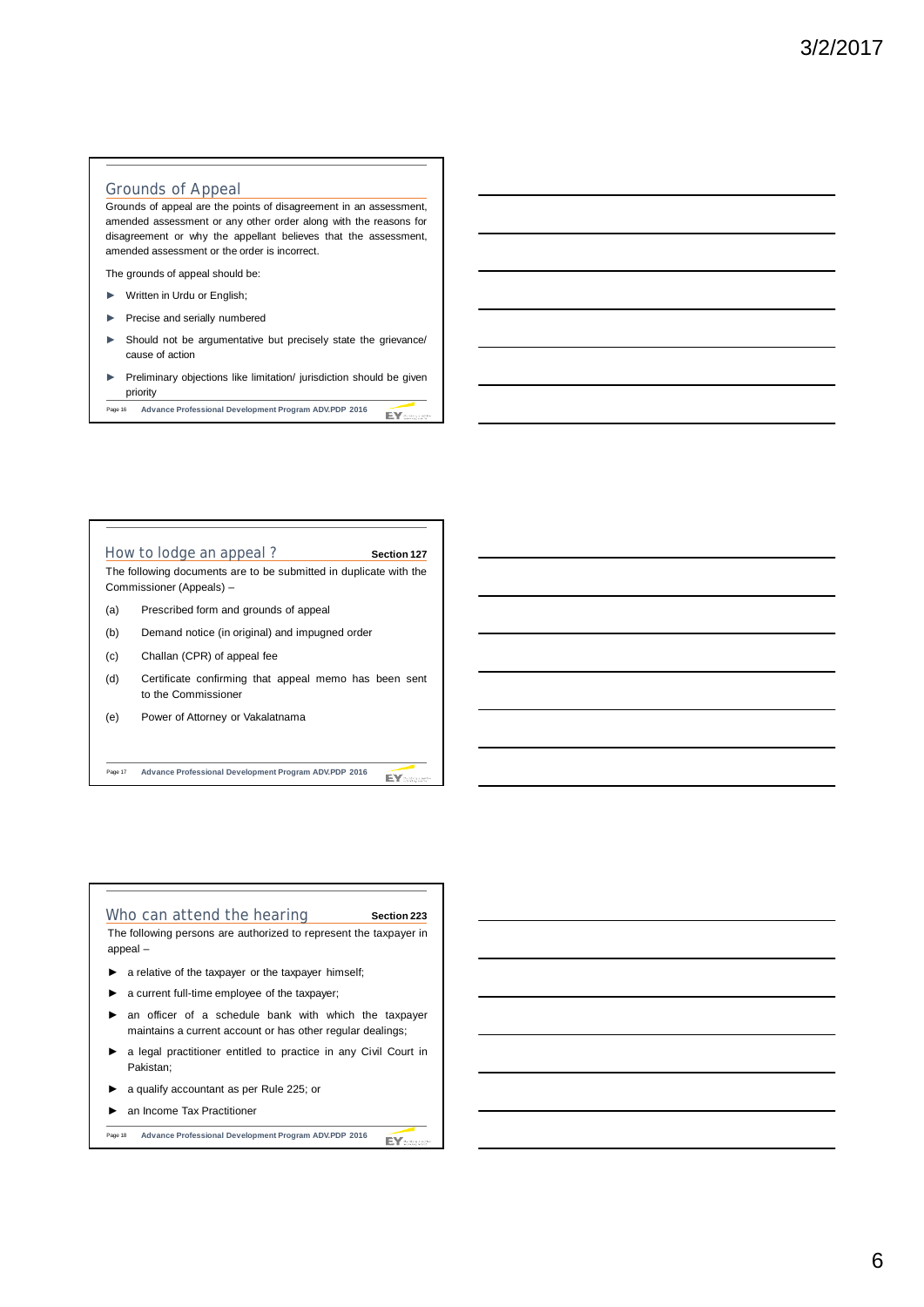## **Powers of the Commissioner (Appeals) Sections 128 & 129**

The Commissioner (Appeals) is empowered to entertain new ground of appeal not taken earlier by the appellant

For this, an application may be made seeking permission of the Commissioner (Appeals) to raise the ground of appeal and should be filed before the hearing of appeal

If the Commissioner (Appeals) is satisfied that the new ground of appeal is very much related to the case and omission of not taking the ground earlier was not willful or unreasonable, he may accept the ground of appeal

A legal issue can be raised at any stage before the hearing of appeal is concluded

Page 19 **Advance Professional Development Program ADV.PDP 2016** EY .......

## **Powers of the Commissioner (Appeals) Sections 128 & 129**

The Commissioner (Appeals) is authorized to admit any documentary material or evidence which was not produced during the assessment/ re-assessment proceedings only where the Commissioner (Appeals) is satisfied that the appellant was prevented by sufficient cause from producing such material or evidence in the earlier proceedings

Page 20 **Advance Professional Development Program ADV.PDP 2016**

EY-

# Powers of the Commissioner (Appeals) **Sections 128 & 129**

The Commissioner (Appeals) is empowered to grant stay from recovery of tax demand for an aggregate period of 30 days

A further stay for a period of 30 days can also be granted provided that the appeal shall be decided within the aforesaid extended period of 30 days

The Commissioner (Appeals) is also empowered to enhance the amount of assessment or reduce the refund, after giving a notice to the appellant of being heard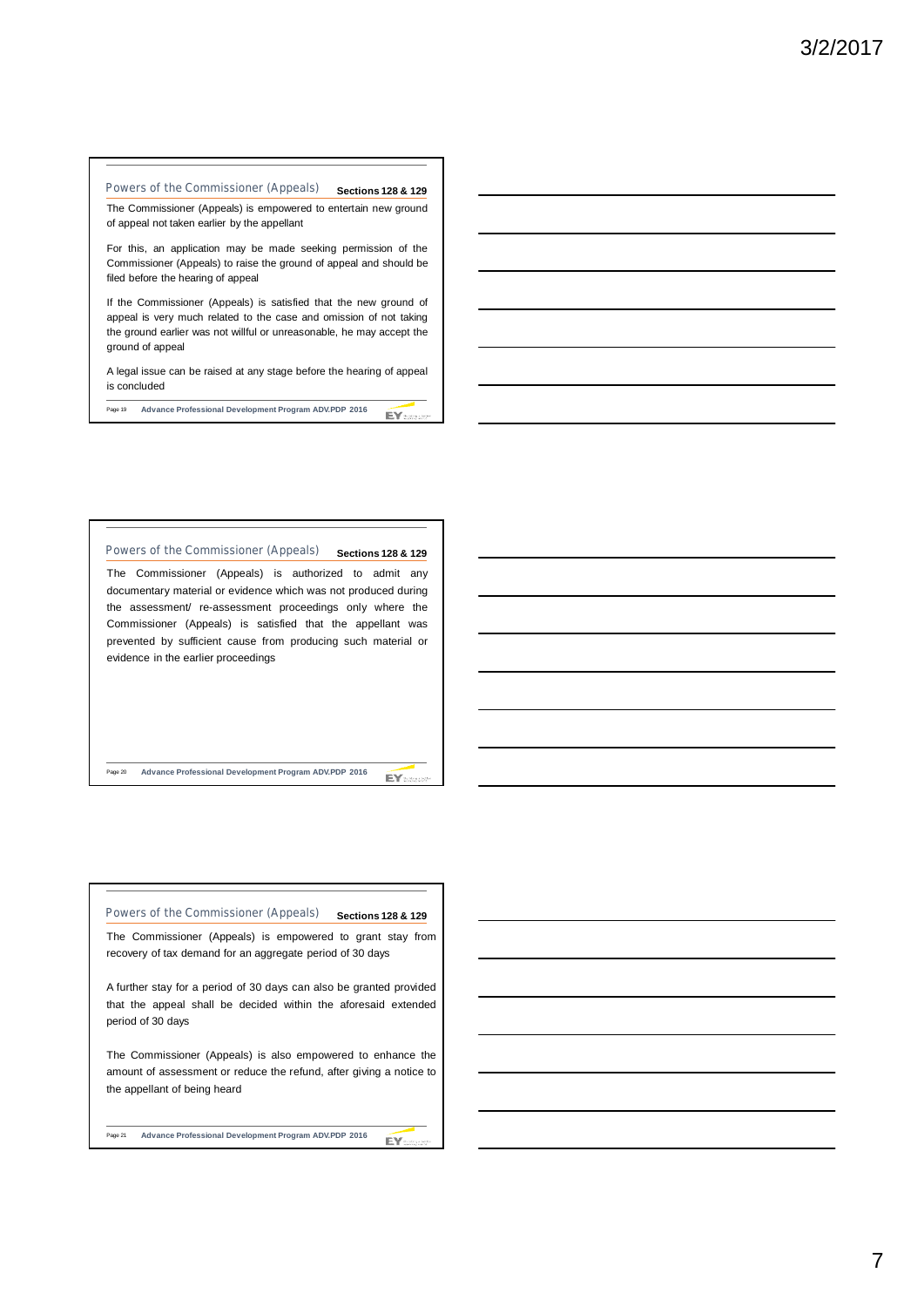#### **Preparing, conducting and arguing the appeal**

While preparing the grounds of appeal, all the facts should be thoroughly examined. All important aspects should be noted down, the reason of disagreement/ disallowance should be highlighted and all the evidences should be in place to support the case

Unless you have command over the facts, you will not be in a position to apply the law and to find the relevant case law that is on all fours of the case

Page 22 **Advance Professional Development Program ADV.PDP 2016** EY ...

#### **Preparing, conducting and arguing the appeal**

It is preferable to prepare and submit written arguments before the Commissioner (Appeals)

The written arguments should contain a summary of the impugned issues. The issues should be clearly expressed and have clarity of the views canvassed either on facts or law. The language used should be polite, courteous and respectful

The historical back ground of the case should be incorporated and the issues should be discussed by firstly mentioning the reasons taken by the assessing officer and then controverting them with the facts of the case and with relevant law

EY-

Page 23 **Advance Professional Development Program ADV.PDP 2016**

#### **Preparing, conducting and arguing the appeal**

Alongwith the written submissions, the documents relied upon (details, evidences, etc.) and the case law referred to should be submitted

It is advisable that relevant excerpts on which emphasis is laid are highlighted so that these are noticed by the Commissioner (Appeals)

Where the facts of the case demand that the case record should be examined, the Commissioner (Appeals) may be requested to call for the case record

Books of account and other details, if warranted, may also be submitted for examination though it is the discretion of the Commissioner (Appeals) to examine such documents or not Page 24 **Advance Professional Development Program ADV.PDP 2016** EY: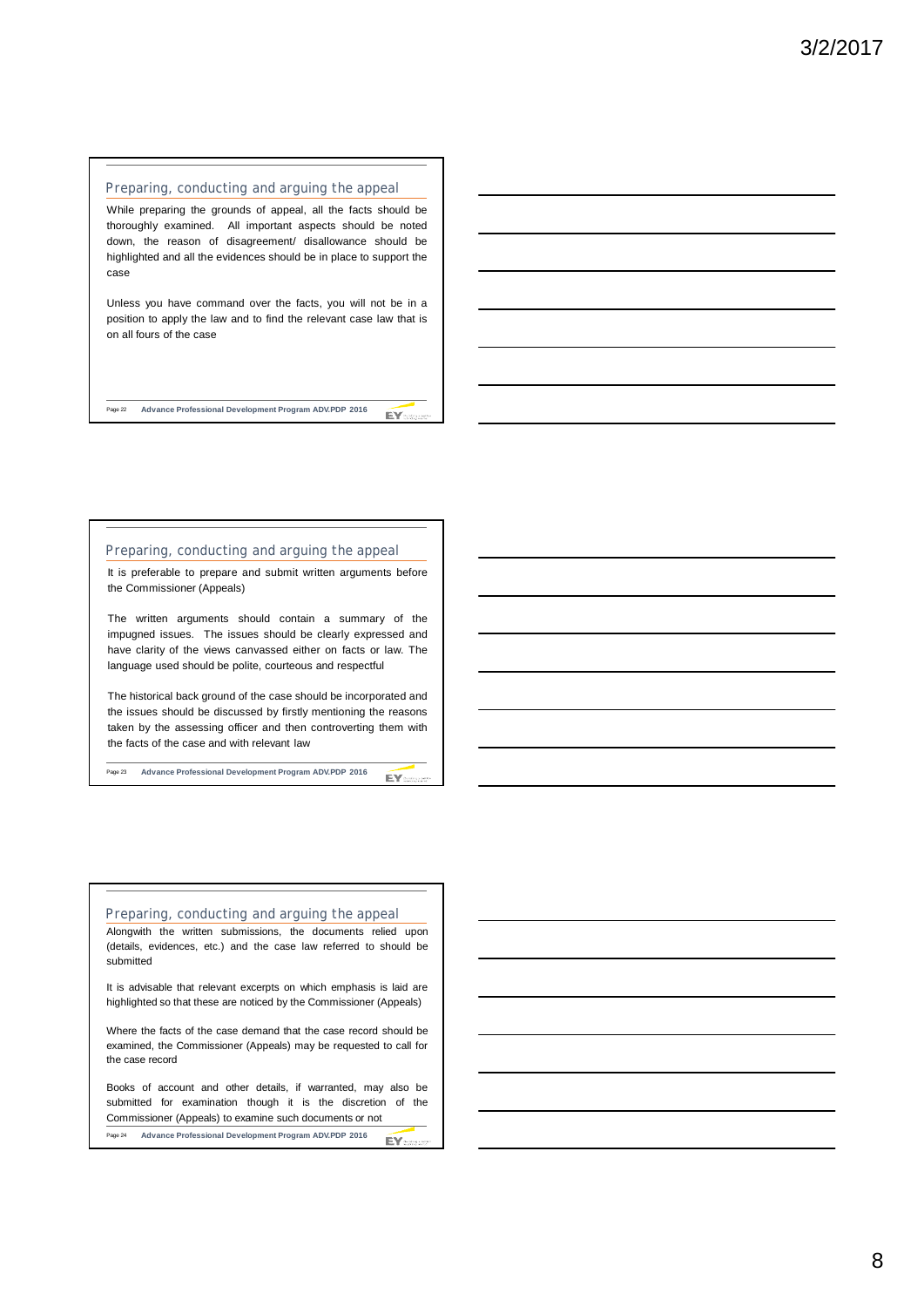

Page 25 **Advance Professional Development Program ADV.PDP 2016** EY ......

# **Appeal to Appellate Tribunal** It is the second forum of appeal and is said to be the final fact finding authority If the taxpayer is not satisfied with the order of the Commissioner (Appeals), he can file a further appeal with the Appellate Tribunal. Likewise, the Commissioner can also file an appeal with the Appellate Tribunal if he is not satisfied with the decision of the Commissioner (Appeals) **Section 131**

Page 26 **Advance Professional Development Program ADV.PDP 2016**

#### **Reference to High Court**

#### **Section 133**

EY

EY:

If either the taxpayer or the Commissioner is not satisfied with the decision of the Appellate Tribunal, a Reference can be made to the High Court only on points of law arising from the order of the Appellate Tribunal

The High Court, upon hearing a Reference under this section, shall decide the question of law and pass the judgment specifying the grounds on which such judgment is based and the Appellate Tribunal's order shall stand modified accordingly

Page 27 **Advance Professional Development Program ADV.PDP 2016**